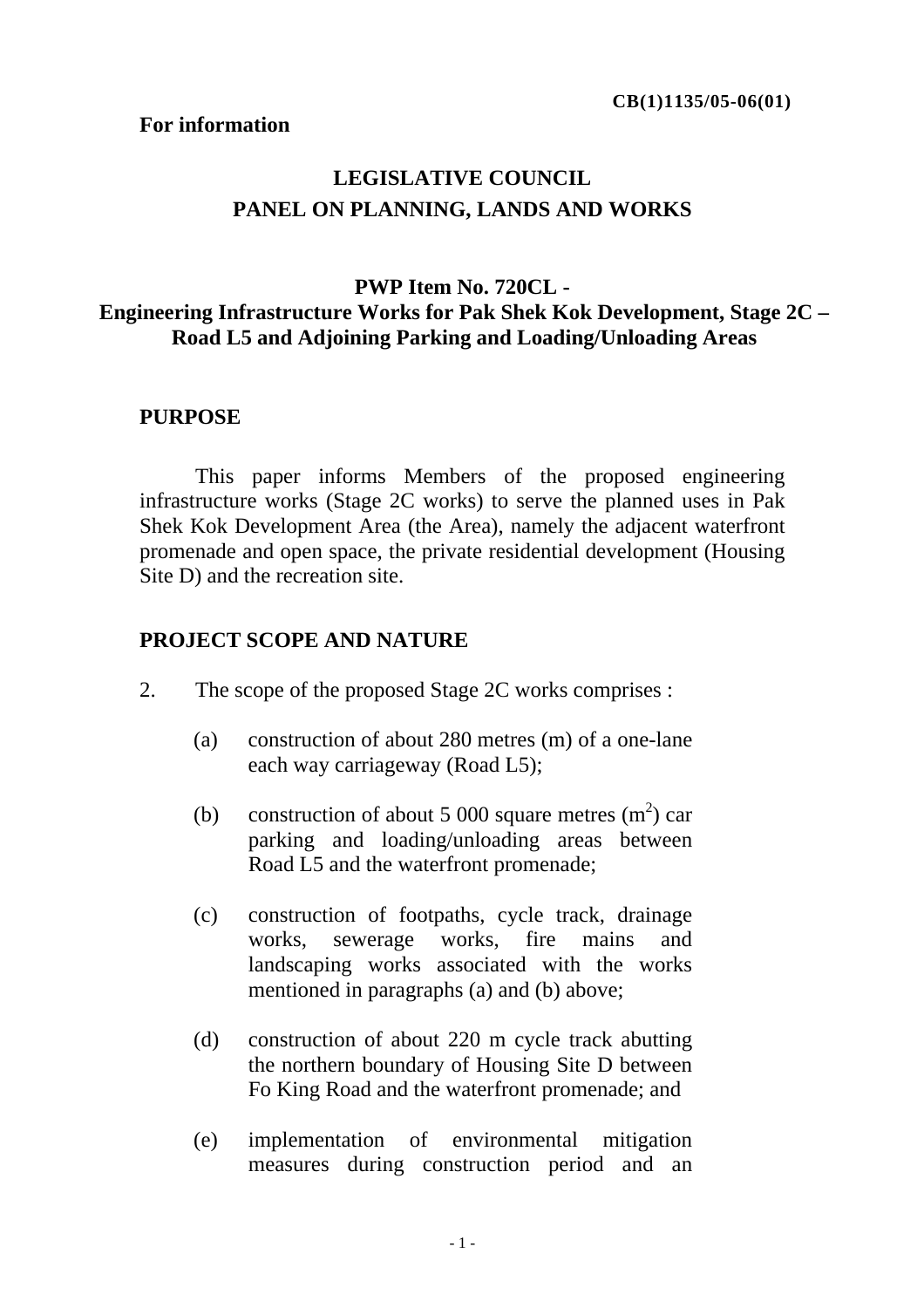Environmental Monitoring and Audit (EM&A) programme for the works mentioned in items (a) to (d) above.

The site plan and section diagrams of the proposed works are at **Enclosures 1 and 2** respectively.

# **JUSTIFICATIONS**

3. We need to provide the essential engineering infrastructure including Road L5 and the associated sewerage, drainage and landscape works to serve Housing Site D and the recreation site in the Area. We have to commence works in December 2006 so that the area could be made available in a timely manner.

4. We need to construct the parking and loading/unloading areas at the eastern end of Road L5 to serve the adjacent waterfront promenade, public landing steps and the open spaces in the Area. The waterfront promenade and public landing steps are under construction and scheduled for completion in early 2007. Before completion of the proposed parking and loading/unloading areas, we shall provide a temporary car parking area in the vicinity adjacent to Fo Yin Road to tie in with the opening of the waterfront promenade and public landing steps.

5. We need to construct the cycle track adjoining the northern boundary of Housing Site D between Fo King Road and the waterfront promenade to complete the local cycle track network in the Area.

6. We plan to commence the construction of the Stage 2C works in December 2006 for completion in December 2008.

# **PUBLIC CONSULTATION**

7. The scope of works under the subject item forms part of the original scope of **658CL** for the implementation of the engineering infrastructure works in the Area.

8. We consulted the Development and Housing Committee of the Sha Tin District Council (DC) on 31 October 2000, and the Tai Po District Council on 7 November 2000. Both DCs supported the proposed works.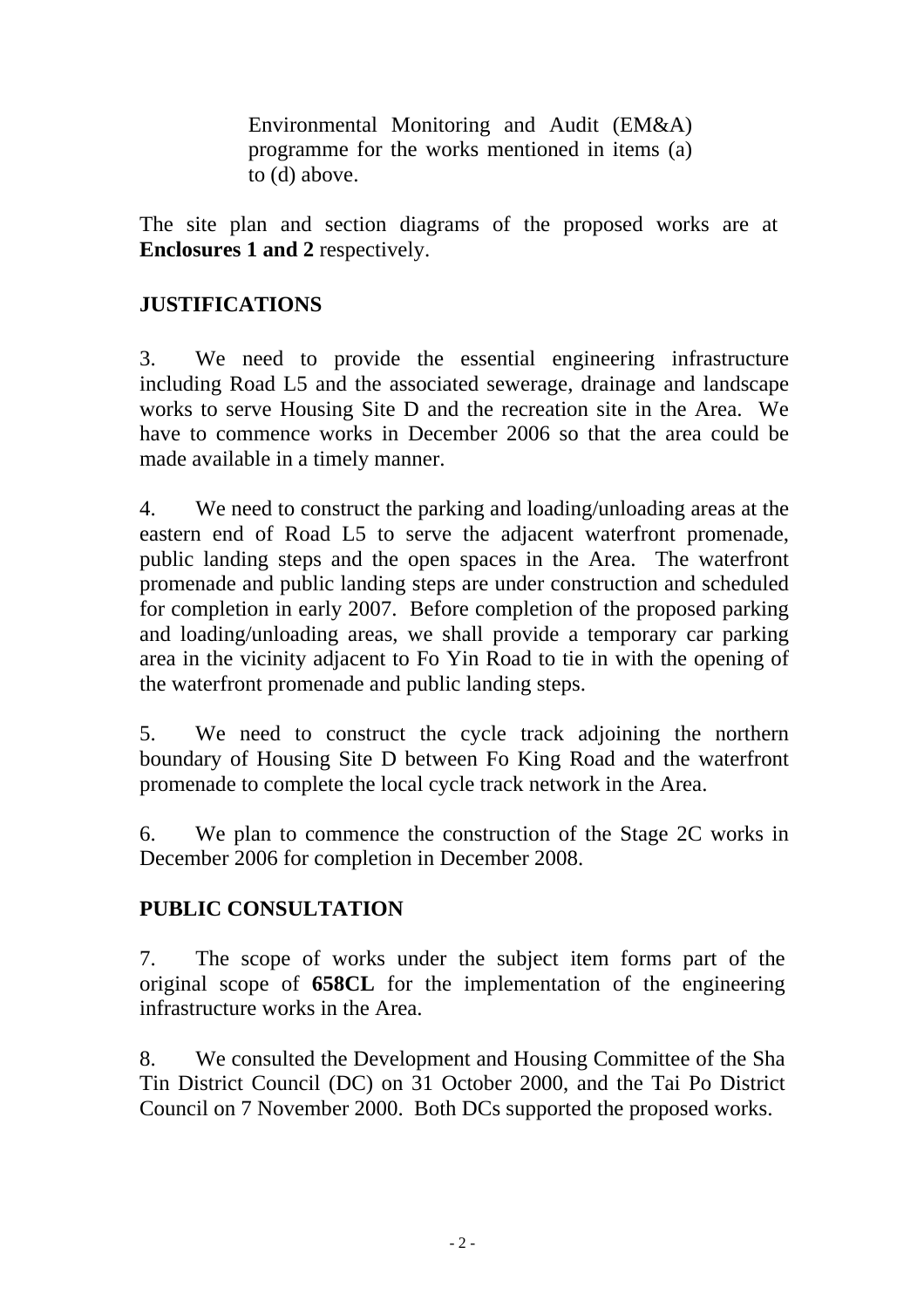9. We further consulted the Tai Po and the Sha Tin DCs on 8 July 2003 and 14 July 2003 respectively. Both DCs supported the proposed works and suggested that amongst other things, parking facilities for coaches and private cars at Pak Shek Kok should be provided. We will provided temporary parking facilities in the vicinity adjacent to Fo Yin Road in early 2007 and construct the permanent facilities under the subject project.

10. We gazetted on 26 October 2001 the full scope of the proposed roadworks of **658CL** under the Roads (Works, Use and Compensation) Ordinance (RO) and received two objections from Villa Castell concerning the road works at Yau King Lane. Despite our explanation and proposed modifications, the objectors maintained their objections. On 22 October 2002, the Chief Executive in Council (CE in C) overruled the objections and authorised the road scheme with modifications. The modifications mainly involve shifting the road realignment of Yau King Lane away from Villa Castell and are not related to the proposed works under the subject project.

11. We gazetted on 26 October 2001 the full scope of the proposed sewerage works of **658CL** under the RO as applied by Water Pollution Control (Sewerage) Regulation and received two objections from the same objectors as under the RO (see paragraph 10 above). On 22 October 2002, the CE in C overruled these objections.

# **ENVIRONMENTAL IMPLICATIONS**

12. Pak Shek Kok Development (PSKD) is designated under Schedule 3 of the Environmental Impact Assessment (EIA) Ordinance. However, all works under the subject project - **720 CL** (part of former **658CL**) are not designated under Schedule 2 of the EIA Ordinance and no environmental permit is required for the construction and operation of the proposed works.

13. In May 1998, we completed an EIA report on the PSKD which includes the proposed works of the subject project. On 6 July 1998, the Advisory Council on the Environment endorsed the findings and recommendations of the EIA report. The Director of Environmental Protection approved the EIA report on 10 August 1998.

14. We will incorporate into the works contracts mitigation measures recommended in the EIA report to control pollution arising from construction works to within established standards and guidelines. These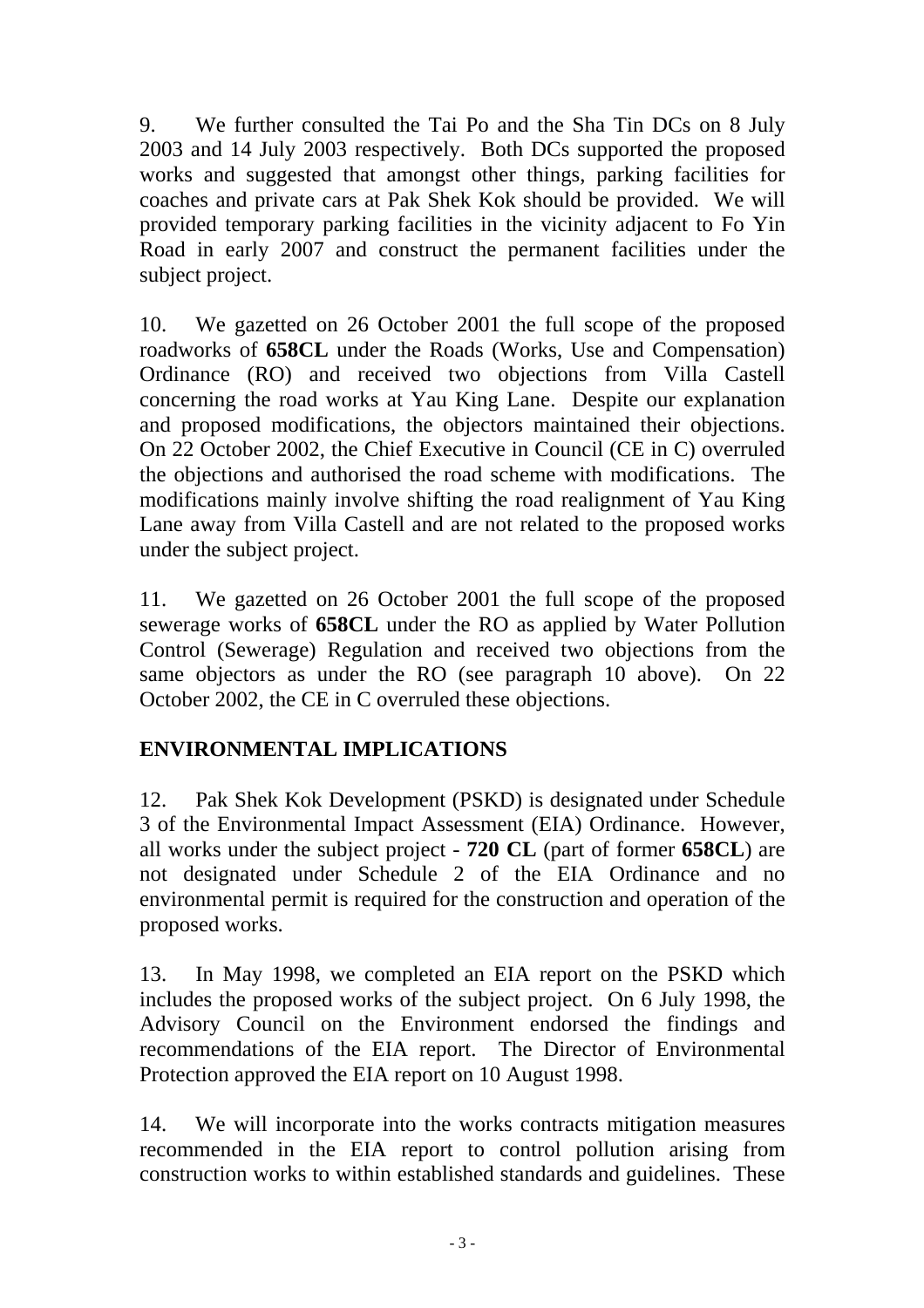measures include frequent watering of the site and provision of wheelwashing facilities to reduce emission of fugitive dust, and other procedures as recommended in Environmental Protection Department's Recommended Pollution Control Clauses. Furthermore, we will implement the EM&A programme recommended in the EIA report. We have included in the project estimate a sum of \$2.6 million for implementing the environmental mitigation measures (\$1.6 million) and the EM&A programme (\$1.0 million).

15. We have designed the formation level of the roadworks in the planning and design stages to reduce the generation of construction and demolition (C&D) materials where possible. In addition, we will require the contractor to reuse inert C&D materials (e.g. excavated soil) on site or in other suitable construction sites as far as possible, in order to minimise the disposal of C&D materials to public fill reception facilities. We will encourage the contractor to maximise the use of recycled or recyclable C&D materials, as well as the use of non-timber formwork to further minimise the generation of construction waste.

16. We will also require the contractor to submit a waste management plan (WMP) for approval. The WMP will include appropriate mitigation measures to avoid, reduce, reuse and recycle C&D materials. We will ensure that the day-to-day operations on site comply with the approved WMP. We will control the disposal of public fill, C&D materials and C&D waste to public fill reception facilities, sorting facilities and landfills respectively through a trip ticket system. We will require the contractor to separate public fill from C&D waste for disposal at appropriate facilities. We will record the disposal, reuse and recycling of C&D materials for monitoring purposes.

17. We estimate that the project will generate about 43 800 tonnes of C&D materials. Of these, we will reuse about 37 200 tonnes (84.9%) on site, deliver about 6 100 tonnes (13.9%) to public fill reception facilities<sup>1</sup> for subsequent reuse. In addition, we will dispose of about 500 tonnes (1.2%) at landfills. The total cost for accommodating C&D materials at public fill reception facilities and landfill sites is estimated to be \$227,200

l

<sup>&</sup>lt;sup>1</sup> Public fill reception facilities are specified in Schedule 4 of the Waste Disposal (Charges for Disposal of Construction Waste) Regulation. Disposal of public fill in public fill reception facilities requires a licence issued by the Director of Civil Engineering and Development.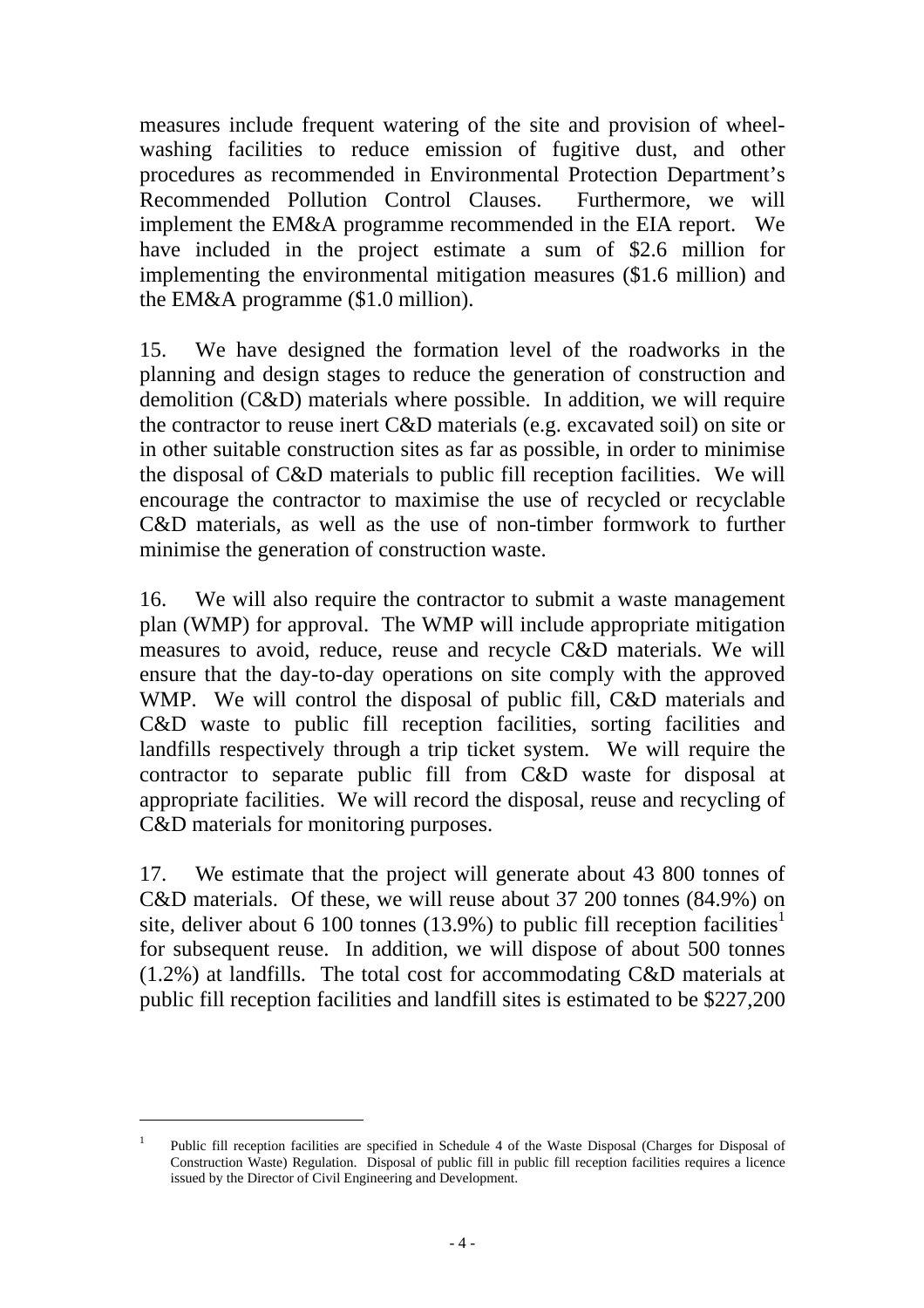for this project (based on unit cost of \$27/tonne for disposal at public fill reception facilities and  $$125/tonne<sup>2</sup>$  at landfills).

# **LAND ACQUISITION**

18. The proposed works do not require any land acquisition.

# **BACKGROUND**

l

19. In October 2001, we circulated an information paper (LC Paper No. CB(1) 170/01/02) to the Planning, Lands and Works Panel of the Legislative Council (LegCo) introducing the proposed engineering works at Pak Shek Kok and Ma Liu Shui to serve the various planned developments in the Area.

20. In May 2003, we circulated another information paper (LC Paper No. CB(1) 1830/02-03(01)) to the LegCo Planning, Lands and Works Panel introducing the proposed engineering works at Pak Shek Kok to serve the Science Park Phase 2 development.

21. Since then, we have commenced part of the proposed infrastructure works (Stage 1 works under PWP Item No. 695CL and Stage 2A works under PWP Item No. 704CL in April 2002 and June 2004 respectively), which provide most of the infrastructure required for the commissioning of Science Park Phase 2 development.

22. For the remaining engineering works in the Area (under PWP Item No. 658CL), we will split them into three stages, i.e. Stage 2C works as set out in paragraph 2, Stage 2B on Yau King Lane extension (coloured orange on the site plan at Enclosure 3), and Stage 2 remaining works.

23. The Stage 2 remaining works (coloured light blue on the site plan at Enclosure 3) comprise the construction of Roads L3, L7, and the associated works including noise barriers, drainage, and landscaping works. We plan to upgrade Stage 2B to Category A in mid 2006 and to commence the construction works in early 2007 for completion in mid

<sup>2</sup> This estimate has taken into account the cost for developing, operating and restoring the landfills after they are filled and the aftercare required. It does not include the land opportunity cost for existing landfill sites (which is estimated at  $$90/m^3$ ), nor the cost to provide new landfills (which are likely to be more expensive) when the existing ones are filled.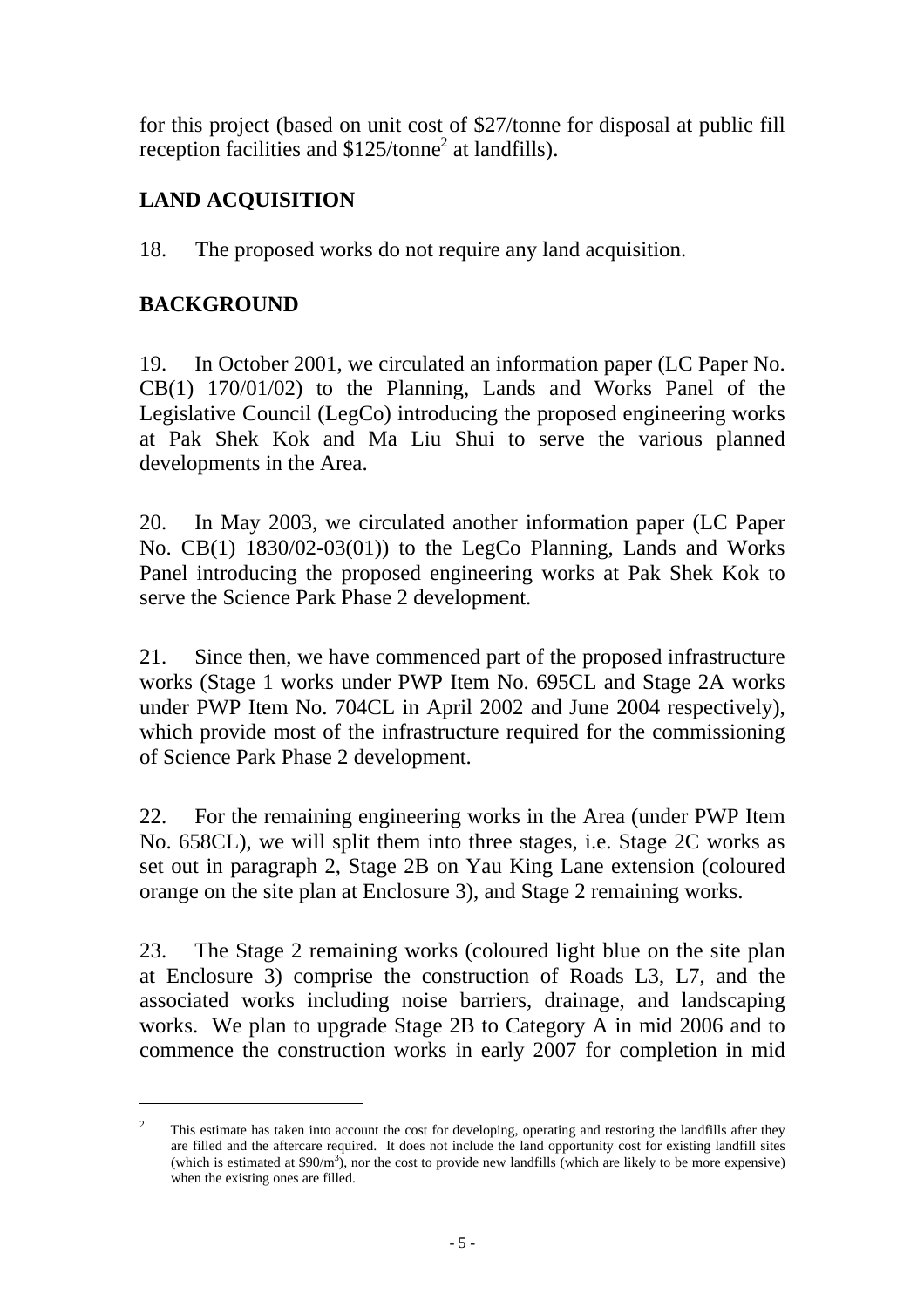2009. We plan to implement the Stage 2 remaining works at a later stage to tie in with the remaining planned developments in the Area.

## **WAY FORWARD**

24. We plan to seek the Public Works Sub-Committee's endorsement for upgrading the proposed Stage 2C works to Category A (at an estimated cost of about \$44.6 million in money-of-the-day prices) in April 2006.

# **ATTACHMENT**

Enclosure 1 – Plan No. NTN 2155A Enclosure 2 – Plan No. NTN 2156A Enclosure 3 – Plan No. NTN 2161A

**Housing, Planning and Lands Bureau Civil Engineering and Development Department March 2006**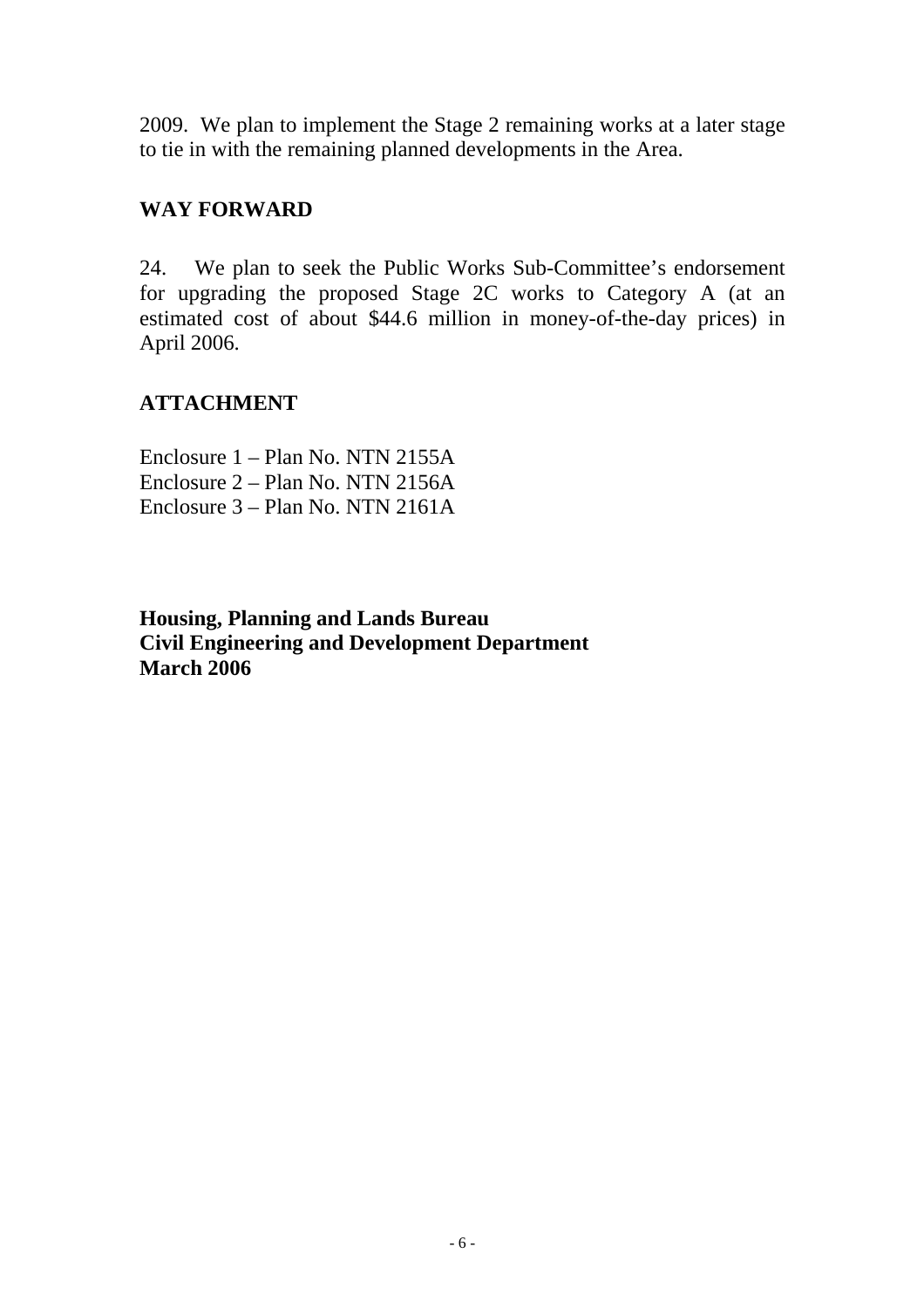

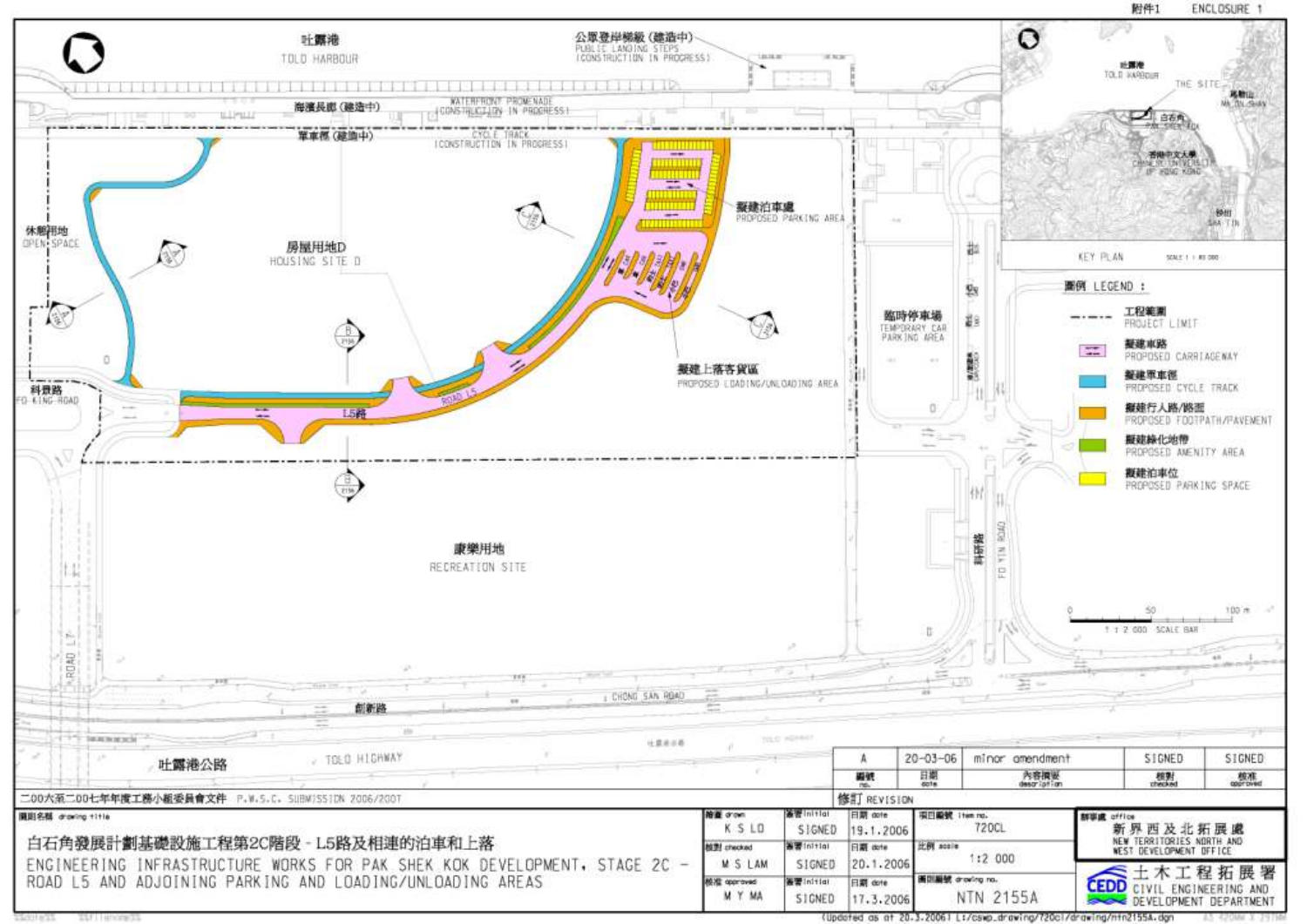#### 附件2 ENCLOSURE 2

#### 註釋 NOTES :

1. 全部以米為度量單位<br>ALL DIMENSION ARE IN<br>METRES,

2. 所示関度在其他位置會改變 INDICATED WIDTHS MAY VARY AT DIHER LOCATIONS.

#### 圖例 LEGEND :



FP 行人路<br>F00TPATH







|                                                                                                                                                                                                                             |                                |                           |                              | $20 - 03 - 06$      | minor amendment  |                        | SIGNED.                                                     | SIGNED                                               |  |
|-----------------------------------------------------------------------------------------------------------------------------------------------------------------------------------------------------------------------------|--------------------------------|---------------------------|------------------------------|---------------------|------------------|------------------------|-------------------------------------------------------------|------------------------------------------------------|--|
|                                                                                                                                                                                                                             |                                |                           | 鞭螨                           | 日期<br>cote          | 内容模块             | 模製<br>checked          |                                                             | <b>按准</b>                                            |  |
| 二00大至二00七年年度工務小組委員會文件 P.W.S.C. SUBWISSION 2006/2007                                                                                                                                                                         |                                |                           | 修訂 REVISION                  |                     |                  |                        |                                                             |                                                      |  |
| 護国名群 drawing title<br>白石角發展計劃基礎設施工程第2C階段 - L5路及相連的泊車和上落 - 截面圖<br>ENGINEERING INFRASTRUCTURE WORKS FOR PAK SHEK KOK DEVELOPMENT, STAGE 2C -<br>ROAD L5 AND ADJOINING PARKING AND LOADING/UNLOADING AREAS<br>TYPICAL SECTIONS | 溶量 drown<br>K S LD             | <b>BETTING!</b><br>SIGNED | 日期 dote<br>19.1.2006         | 图目殿號 11st no.       | 720CL            | 群事處 office<br>新界西及北拓展處 |                                                             |                                                      |  |
|                                                                                                                                                                                                                             | <b>N型 checked</b><br>M S LAM   | ● Winthini<br>SIGNED      | <b>I 图 dote</b><br>20.1.2006 | 比例 scole<br>N. T.S. |                  |                        | NEW TERRITORIES NORTH AND<br><b>NEST DEVELOPMENT OFFICE</b> |                                                      |  |
|                                                                                                                                                                                                                             | <b>NEXE opproved</b><br>M Y MA | ●图 Initial<br>SIGNED      | 日期 dote<br>17.3.2006         | T 面白細號 drawing no.  | <b>NTN 2156A</b> |                        |                                                             | CEDD CIVIL ENGINEERING AND<br>DEVELOPMENT DEPARTMENT |  |